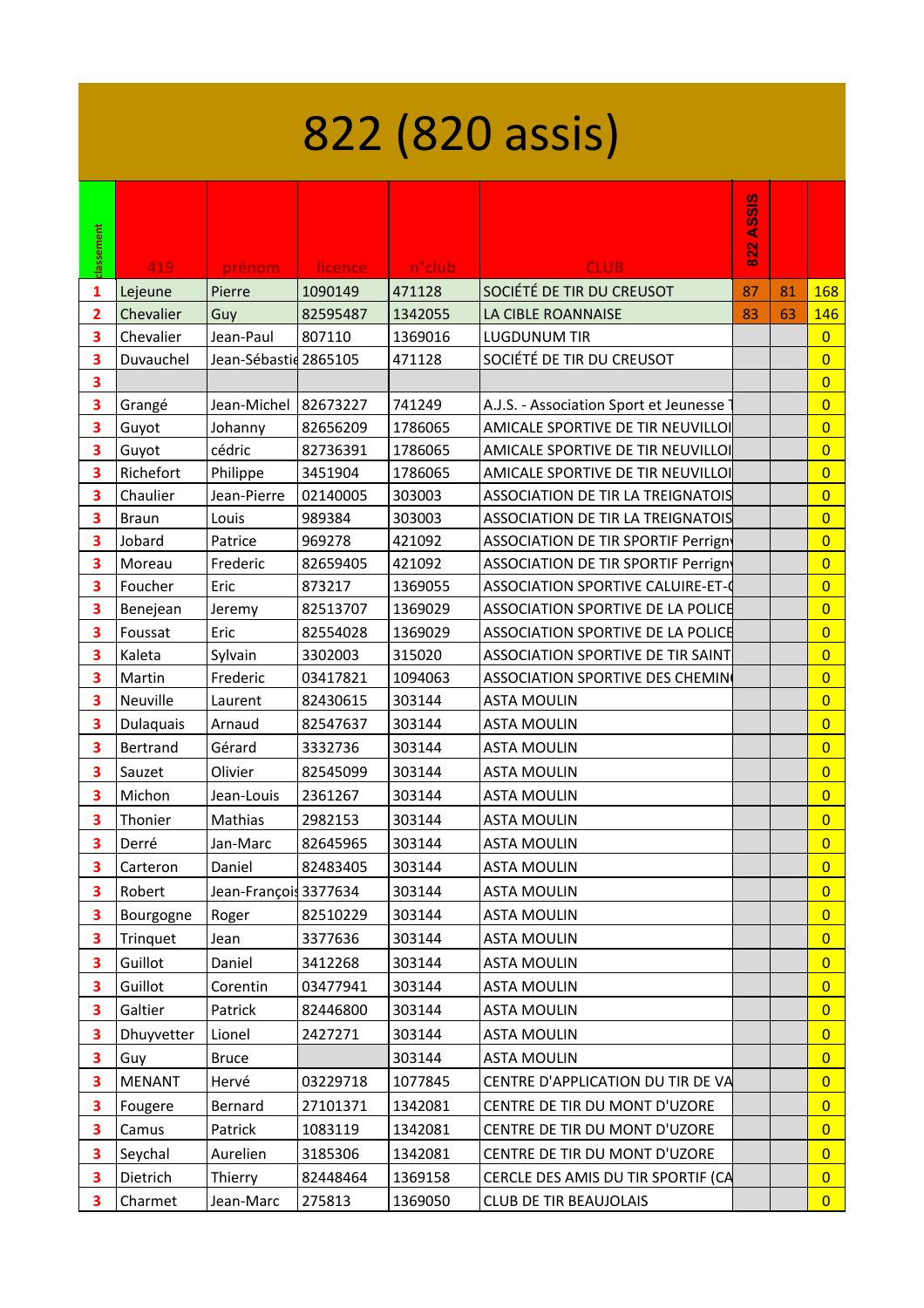| 3 | Carlotti            | Arnaud       | 3455912              | 1369050 | <b>CLUB DE TIR BEAUJOLAIS</b>    | $\overline{0}$ |
|---|---------------------|--------------|----------------------|---------|----------------------------------|----------------|
| 3 | Bernard             | Christophe   | 82432896             | 363260  | <b>CLUB DE TIR CASTELPONTIN</b>  | $\overline{0}$ |
| 3 | <b>Brugière</b>     | Alain        | 2575978              | 363260  | <b>CLUB DE TIR CASTELPONTIN</b>  | $\overline{0}$ |
| 3 | Bonhur              | Noël         | 82472427             | 1369051 | CLUB DE TIR DE L'OUEST           | $\overline{0}$ |
| 3 | LEPLEY              | Yannick      | 82519161             | 2038223 | <b>CLUB DE TIR GRENOBLOIS</b>    | $\overline{0}$ |
| 3 | LAURAIN             | Denis        | 03283595             | 2038223 | <b>CLUB DE TIR GRENOBLOIS</b>    | $\overline{0}$ |
| 3 | <b>MASSON</b>       | Valérie      | 82728163             | 2038223 | <b>CLUB DE TIR GRENOBLOIS</b>    | $\overline{0}$ |
| 3 | Revil-Baudari Nadia |              | 82714843             | 2038223 | <b>CLUB DE TIR GRENOBLOIS</b>    | $\overline{0}$ |
| 3 | Eveno               | Pierre       | 03117567             | 2038223 | <b>CLUB DE TIR GRENOBLOIS</b>    | $\overline{0}$ |
| 3 | Illy                | Olivier      | 2791178              | 2038223 | <b>CLUB DE TIR GRENOBLOIS</b>    | $\overline{0}$ |
| 3 | Paire               | Christian    | 82433556             | 2038223 | <b>CLUB DE TIR GRENOBLOIS</b>    | $\overline{0}$ |
| 3 | Steiner             | Violette     | 0630044275   1813033 |         | CLUB DE TIR PROVENCE NEMROD - CT | $\overline{0}$ |
| 3 | Caravia             | Jean-Pierre  | 829585               | 1813033 | CLUB DE TIR PROVENCE NEMROD - CT | $\overline{0}$ |
| 3 | SCHACKMAN Rémi      |              | 02850548             | 421160  | <b>ETOILE AUXONNAISE</b>         | $\overline{0}$ |
| 3 | <b>Brenet</b>       | Philippe     | 2737354              | 421160  | <b>ETOILE AUXONNAISE</b>         | $\overline{0}$ |
| 3 | Dancer              | Armand       | 00700289             | 421160  | <b>ETOILE AUXONNAISE</b>         | $\overline{0}$ |
| 3 | Seguin              | Clément      | 82522953             | 421160  | <b>ETOILE AUXONNAISE</b>         | $\overline{0}$ |
| 3 | Chauvelot           | Jérémie      | 3173177              | 421160  | <b>ETOILE AUXONNAISE</b>         | $\overline{0}$ |
| 3 | Bach                | Michel       | 3462350              | 1342055 | LA CIBLE ROANNAISE               | $\overline{0}$ |
| 3 | Mieszczak           | Jean-Luc     | 82547026             | 1342055 | LA CIBLE ROANNAISE               | $\overline{0}$ |
| 3 | Rolle               | Philippe     | 82707658             | 1342055 | LA CIBLE ROANNAISE               | $\overline{0}$ |
| 3 | Giraud              | Guillaume    | 2384439              | 1342055 | LA CIBLE ROANNAISE               | $\overline{0}$ |
| 3 | Vernusse            | Bernard      | 82492426             | 1342055 | LA CIBLE ROANNAISE               | $\overline{0}$ |
| 3 | Chaize              | Vincent      | 3218521              | 1342055 | LA CIBLE ROANNAISE               | $\overline{0}$ |
| 3 | Alvarez             | Franck       | 2882084              | 1342055 | LA CIBLE ROANNAISE               | $\overline{0}$ |
| 3 | Maillet             | Jean-Paul    | 82547017             | 1342055 | LA CIBLE ROANNAISE               | $\overline{0}$ |
| 3 | Gerentes            | Claude       | 2599548              | 1342055 | LA CIBLE ROANNAISE               | $\overline{0}$ |
| 3 | Barriquand          | Jean-paul    | 82617144             | 1342055 | LA CIBLE ROANNAISE               | $\overline{0}$ |
| 3 | Guyon               | Loic         | 3476309              | 1342055 | LA CIBLE ROANNAISE               | $\overline{0}$ |
| 3 | Genaudy             | Martial      | 02916283             | 1342055 | LA CIBLE ROANNAISE               | $\overline{0}$ |
| 3 | Scheers             | Jacky        | 82586125             | 1342055 | LA CIBLE ROANNAISE               | $\overline{0}$ |
| 3 | Dupuy               | Jean-Michel  | 82547015             | 1342055 | LA CIBLE ROANNAISE               | $\overline{0}$ |
| 3 | <b>Briday</b>       | Simon        | 82556342             | 1342055 | LA CIBLE ROANNAISE               | $\overline{0}$ |
| 3 | <b>Burdin</b>       | Patrick      | 00799246             | 1342055 | LA CIBLE ROANNAISE               | $\overline{0}$ |
| 3 | <b>MURA</b>         | Cécilia      | 82694195             | 1342055 | LA CIBLE ROANNAISE               | $\overline{0}$ |
| 3 | Murat               | Olivier      | 82424871             | 1342055 | LA CIBLE ROANNAISE               | $\overline{0}$ |
| 3 | Poitoux             | Jean-Marc    | 03342410             | 1342055 | LA CIBLE ROANNAISE               | $\overline{0}$ |
| 3 | Hubert              | Dominique    | 02976878             | 1342055 | LA CIBLE ROANNAISE               | $\overline{0}$ |
| 3 | Coupe               | Jean-Michel  | 03344542             | 1342055 | LA CIBLE ROANNAISE               | $\overline{0}$ |
| 3 | Ravard              | Isabelle     | 2976473              | 1342055 | LA CIBLE ROANNAISE               | $\overline{0}$ |
| 3 | Gherardi            | Alain        | 02122508             | 1342055 | LA CIBLE ROANNAISE               | $\overline{0}$ |
| 3 | Perrier             | Michel       |                      | 1342055 | LA CIBLE ROANNAISE               | $\overline{0}$ |
| 3 | Gardet              | Jean-Paul    | 03111757             | 1342055 | LA CIBLE ROANNAISE               | $\overline{0}$ |
| 3 | MEI                 | Nobert       |                      | 1342055 | LA CIBLE ROANNAISE               | $\overline{0}$ |
| 3 | RICHARD             | Jean Charles |                      | 1342055 | LA CIBLE ROANNAISE               | $\overline{0}$ |
| 3 | Dufour              | Yves         | 82503222             | 1257013 | LA LIGNE DE MIRE D'AUGNY         | $\overline{0}$ |
| 3 | Moudin              | Jackie       | 3233809              | 1342140 | LES ARQUEBUSIERS DE SAINT-CHAMO  | $\overline{0}$ |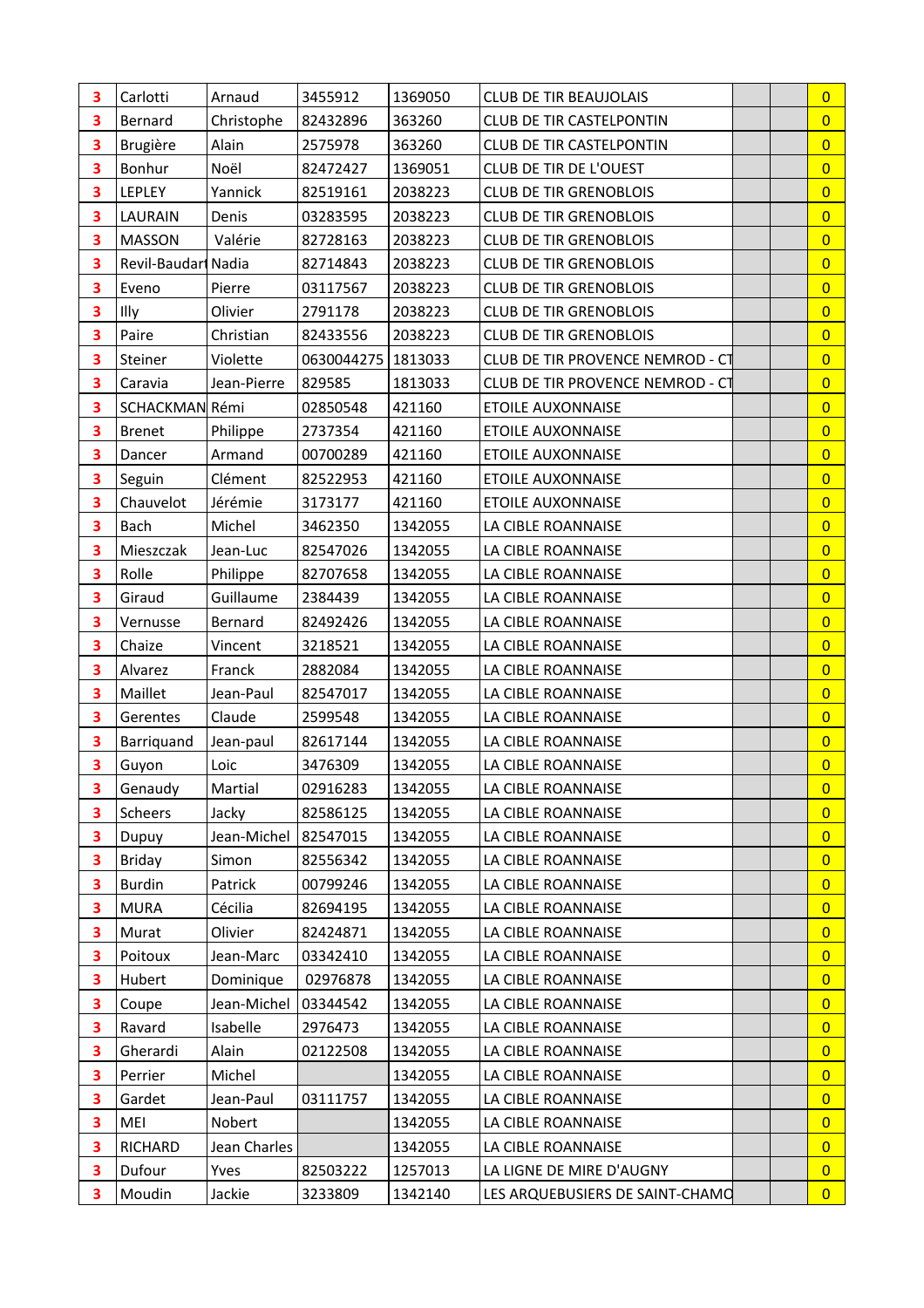| 3 | Michelet          | Walter                            | 82601116 | 471125  | LES CHEVALIERS DE L'ARQUEBUSE        | $\overline{0}$ |
|---|-------------------|-----------------------------------|----------|---------|--------------------------------------|----------------|
| 3 | Dureuil           | Patrice                           | 8251971  | 471125  | LES CHEVALIERS DE L'ARQUEBUSE        | $\overline{0}$ |
| 3 | Saugues           | Dominique                         | 2501093  | 363221  | SOCIÉTÉ DE TIR À L'ARME RAYÉE DE C   | $\overline{0}$ |
| 3 | Coste             | Jean-louis                        | 377752   | 363221  | SOCIÉTÉ DE TIR À L'ARME RAYÉE DE C   | $\overline{0}$ |
| 3 | Pace              | Michel                            | 356963   | 363221  | SOCIÉTÉ DE TIR À L'ARME RAYÉE DE C   | $\overline{0}$ |
| 3 | Poulet            | Jean                              | 3377256  | 363221  | SOCIÉTÉ DE TIR À L'ARME RAYÉE DE C   | $\overline{0}$ |
| 3 | Verdier           | Frédéric                          | 3175950  | 363221  | SOCIÉTÉ DE TIR À L'ARME RAYÉE DE C   | $\overline{0}$ |
| 3 | Carretero         | Longino                           | 82579691 | 363221  | SOCIÉTÉ DE TIR À L'ARME RAYÉE DE C   | $\overline{0}$ |
| 3 | Jovin             | Hugues                            | 3284744  | 363221  | SOCIÉTÉ DE TIR À L'ARME RAYÉE DE C   | $\overline{0}$ |
| 3 | Salaun            | Hervé                             | 82643315 | 363221  | SOCIÉTÉ DE TIR À L'ARME RAYÉE DE C   | $\overline{0}$ |
| 3 | Tarrerias         | Rémi                              | 82624253 | 363025  | SOCIÉTÉ DE TIR DE CHABRELOCHE        | $\overline{0}$ |
| 3 | Ollier            | Martial                           | 82723528 | 363025  | SOCIÉTÉ DE TIR DE CHABRELOCHE        | $\overline{0}$ |
| 3 | Petesch           | Sébastien                         | 81424404 | 1257600 | Société de Tir de l'EUROSTAND Lorrai | $\overline{0}$ |
| 3 | Koch              | Olivier                           | 03386118 | 1257600 | Société de Tir de l'EUROSTAND Lorrai | $\overline{0}$ |
| 3 | Trussardi         | Frédéric                          | 82673145 | 1257600 | Société de Tir de l'EUROSTAND Lorrai | $\overline{0}$ |
| 3 | <b>STEINER</b>    | Julien                            | 82624745 | 1342127 | SOCIÉTÉ DE TIR DE SAVIGNEUX-MONT     | $\overline{0}$ |
| 3 | Vogel             | Rudy                              | 82470981 | 1342127 | SOCIÉTÉ DE TIR DE SAVIGNEUX-MONT     | $\overline{0}$ |
| 3 | Vaucanson         | Hubert                            | 524997   | 1342100 | SOCIETE DE TIR DES CADRES DE RESER   | $\overline{0}$ |
| 3 | Mialon            | Hervé                             | 237888   | 1342100 | SOCIETE DE TIR DES CADRES DE RESER   | $\overline{0}$ |
| 3 | Villard           | <b>Bruno</b>                      | 82540177 | 1369070 | SOCIETE DE TIR DES MONTS DU LYON     | $\overline{0}$ |
| 3 | Geoffre           | Anthony                           | 82729006 | 1369070 | SOCIETE DE TIR DES MONTS DU LYON     | $\overline{0}$ |
| 3 | Vittori           | Marc                              | 82425746 | 1369070 | SOCIETE DE TIR DES MONTS DU LYON     | $\overline{0}$ |
| 3 | Venet             | Laurent                           | 82649880 | 1369070 | SOCIETE DE TIR DES MONTS DU LYON     | $\overline{0}$ |
| 3 | Kopp              | Jean-Christon 82687252            |          | 1369070 | SOCIETE DE TIR DES MONTS DU LYON     | $\overline{0}$ |
| 3 | <b>KOPP</b>       | Marine                            | 82713017 | 1369070 | SOCIETE DE TIR DES MONTS DU LYON     | $\overline{0}$ |
| 3 | Debarbouille Luc  |                                   | 82478678 | 1369070 | SOCIETE DE TIR DES MONTS DU LYON     | $\overline{0}$ |
| 3 | Charton           | Olivier                           | 03465822 | 471128  | SOCIÉTÉ DE TIR DU CREUSOT            | $\overline{0}$ |
| 3 | Pognant           | Mickael                           | 3158000  | 471128  | SOCIÉTÉ DE TIR DU CREUSOT            | $\overline{0}$ |
| 3 | Emonard           | Robert                            | 3122000  | 471128  | SOCIÉTÉ DE TIR DU CREUSOT            | $\overline{0}$ |
| 3 | Quillard          | Jean-jacques 82481000             |          | 471128  | SOCIÉTÉ DE TIR DU CREUSOT            | $\overline{0}$ |
| 3 | Rage              | <b>Bruno</b>                      | 82431842 | 471128  | SOCIÉTÉ DE TIR DU CREUSOT            | $\overline{0}$ |
| 3 | Caney             | Quentin                           | 82548797 | 471128  | SOCIÉTÉ DE TIR DU CREUSOT            | $\overline{0}$ |
| 3 | Guenard           | Julien                            | 3376054  | 471128  | SOCIÉTÉ DE TIR DU CREUSOT            | $\overline{0}$ |
| 3 | Bonhomme          | Gilles                            | 2868103  | 471140  | SOCIÉTÉ DE TIR L'INDÉPENDANTE        | $\overline{0}$ |
| 3 | Trambouze         | Eric                              | 2371297  | 1369144 | SOCIÉTÉ DE TIR SPORTIF DE LYON       | $\overline{0}$ |
| 3 | Guegan            | Erick                             | 82498310 | 1716136 | SOCIÉTÉ DE TIR STAND ANGOUMOISIN     | $\overline{0}$ |
| 3 | Banewitz          | Sacha                             | 1083769  | 1134016 | SOCIÉTÉ MELGORIENNE DE TIR           | $\overline{0}$ |
| 3 | <b>BOUCHARD</b>   | Eric                              | 3261408  | 1369135 | SOCIETE TARARIENNE DE TIR            | $\overline{0}$ |
| 3 | Dutertre          | Emilien                           | 2979698  | 1369135 | SOCIETE TARARIENNE DE TIR            | $\overline{0}$ |
| 3 | RAMASSAMY Olivier |                                   | 82630939 | 1369135 | SOCIETE TARARIENNE DE TIR            | $\overline{0}$ |
| 3 | <b>Brot</b>       | Daniel                            | 3315929  | 1342009 | TIR ANDREZIEUX BOUTHEON              | $\overline{0}$ |
| 3 | Hube              | Edmond                            | 344470   | 1342009 | TIR ANDREZIEUX BOUTHEON              | $\overline{0}$ |
| 3 | Depeyre           | Eric                              | 82573795 | 2038035 | TIR CIBLE MONTALIEU                  | $\overline{0}$ |
| 3 | Pertuiset         | Jérôme                            | 82463742 | 906001  | TIR CLUB DES VALLEES                 | $\overline{0}$ |
| 3 | Bonavaron         | Bernard                           | 2505730  | 1342124 | TIR DE L'OBSERVATOIRE DE SAINT-ÉTI   | $\overline{0}$ |
| 3 | Dodos             | Sebastien                         | 03117620 | 1369108 | TIR OLYMPIQUE LYONNAIS               | $\overline{0}$ |
| 3 |                   | Gomez Urbin Alexandre Jo 03430744 |          | 1369108 | TIR OLYMPIQUE LYONNAIS               | $\overline{0}$ |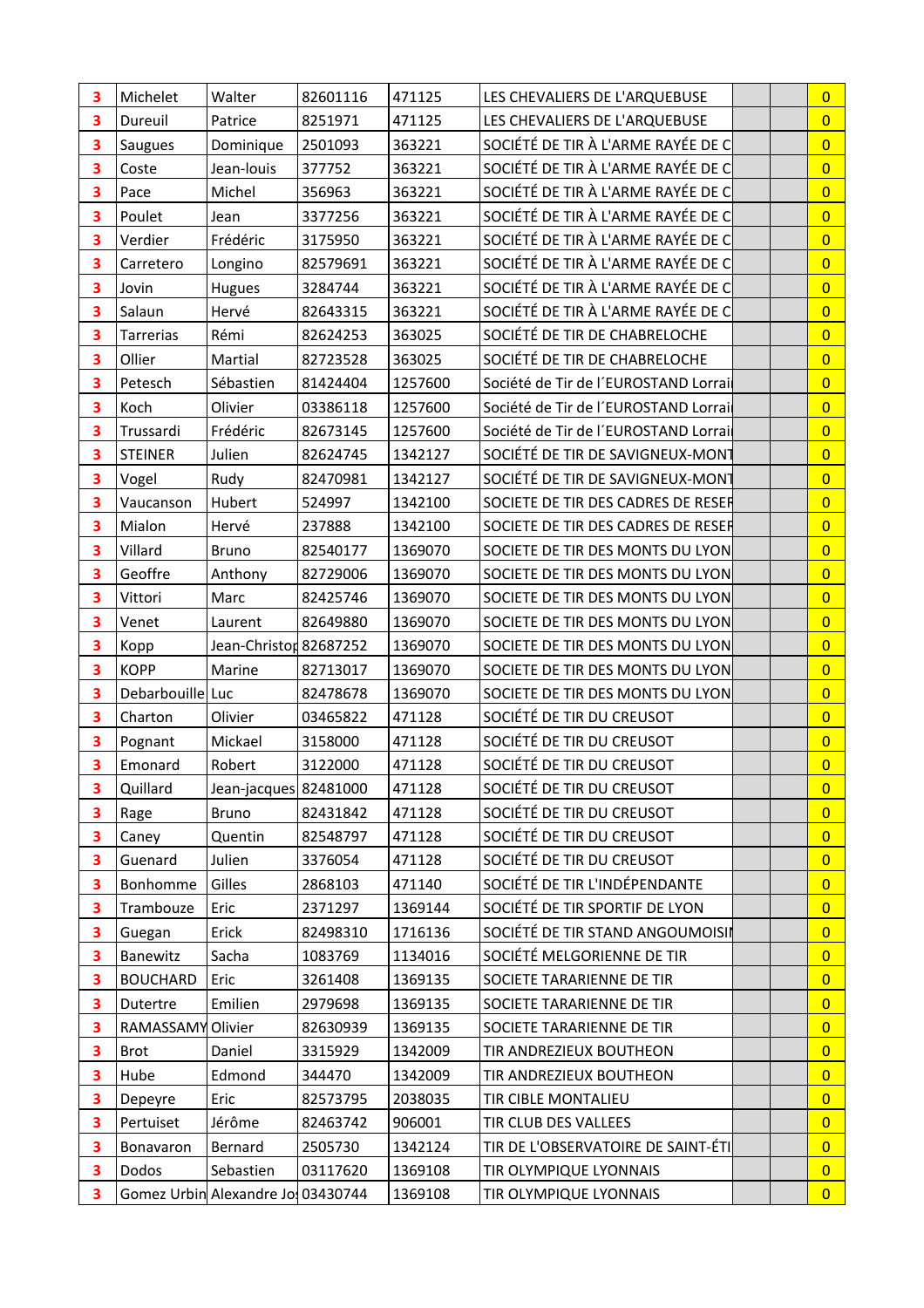| 3 | Maton      | Amandine             | 03430747 | 1369108 | TIR OLYMPIQUE LYONNAIS     |  | $\overline{0}$          |
|---|------------|----------------------|----------|---------|----------------------------|--|-------------------------|
| 3 | Meszaros   | Bernard              | 82532250 | 1369108 | TIR OLYMPIQUE LYONNAIS     |  | $\overline{0}$          |
| 3 | Drobniak   | Philippe             | 82546058 | 1369108 | TIR OLYMPIQUE LYONNAIS     |  | $\overline{0}$          |
| 3 | Kolossov   | Alexis               | 82472471 | 1369108 | TIR OLYMPIQUE LYONNAIS     |  | $\overline{0}$          |
| 3 | Viola      | Alain                | 27435371 | 1369108 | TIR OLYMPIQUE LYONNAIS     |  | $\overline{0}$          |
| 3 | Couzinou   | Lucie                | 82546537 | 1369108 | TIR OLYMPIQUE LYONNAIS     |  | $\overline{0}$          |
| 3 | Nguyen     | Duy-Son              | 3346974  | 1369108 | TIR OLYMPIQUE LYONNAIS     |  | $\overline{0}$          |
| 3 | Jardin     | Christophe           | 2976309  | 1369108 | TIR OLYMPIQUE LYONNAIS     |  | $\overline{0}$          |
| 3 | Prevost    | Jean                 | 82522581 | 2026003 | TIR SPORTIF BEAUMONTOIS    |  | $\overline{0}$          |
| 3 | Quesada    | Michaël              | 82588263 | 2026003 | TIR SPORTIF BEAUMONTOIS    |  | $\overline{0}$          |
| 3 | Wisniewski | Eric                 | #REF!    | 1884268 | TIR SPORTIF PERTUIS        |  | $\overline{0}$          |
| 3 | Henrique   | Julien               | 3382466  | 363259  | TIR SPORTIF RIOMOIS        |  | $\overline{0}$          |
| 3 | Thiery     | Thibaut              | 3462332  | 810335  | TIR SPORTIF TROYEN         |  | $\overline{0}$          |
| 3 | Grisard    | Maurice              | 03263402 | 2026215 | U.G.A.P. Section Tir       |  | $\overline{0}$          |
| 3 | Mallet     | Lionel-Armar 2595397 |          | 1813137 | <b>VITROLLES SPORT TIR</b> |  | $\overline{0}$          |
| 3 |            |                      |          |         |                            |  | $\overline{0}$          |
| 3 |            |                      |          |         |                            |  | $\overline{0}$          |
| 3 |            |                      |          |         |                            |  | $\overline{0}$          |
| 3 |            |                      |          |         |                            |  | $\overline{0}$          |
| 3 |            |                      |          |         |                            |  | $\overline{0}$          |
| 3 |            |                      |          |         |                            |  | $\overline{0}$          |
| 3 |            |                      |          |         |                            |  | $\overline{0}$          |
| 3 |            |                      |          |         |                            |  | $\overline{0}$          |
| 3 |            |                      |          |         |                            |  | $\overline{0}$          |
| 3 |            |                      |          |         |                            |  | $\overline{0}$          |
| 3 |            |                      |          |         |                            |  | $\overline{0}$          |
| 3 |            |                      |          |         |                            |  | $\overline{0}$          |
| 3 |            |                      |          |         |                            |  | $\overline{0}$          |
| 3 |            |                      |          |         |                            |  | $\overline{0}$          |
| з |            |                      |          |         |                            |  | $\bf{0}$                |
| 3 |            |                      |          |         |                            |  | $\overline{0}$          |
| 3 |            |                      |          |         |                            |  | $\overline{0}$          |
| 3 |            |                      |          |         |                            |  | $\overline{0}$          |
| 3 |            |                      |          |         |                            |  | $\overline{\mathbf{0}}$ |
| 3 |            |                      |          |         |                            |  | $\overline{0}$          |
| 3 |            |                      |          |         |                            |  | $\overline{0}$          |
| 3 |            |                      |          |         |                            |  | $\overline{0}$          |
| 3 |            |                      |          |         |                            |  | $\overline{0}$          |
| 3 |            |                      |          |         |                            |  | $\overline{0}$          |
| 3 |            |                      |          |         |                            |  | $\overline{0}$          |
| 3 |            |                      |          |         |                            |  | $\overline{0}$          |
| 3 |            |                      |          |         |                            |  | $\overline{0}$          |
| 3 |            |                      |          |         |                            |  | $\overline{0}$          |
| 3 |            |                      |          |         |                            |  | $\overline{0}$          |
| 3 |            |                      |          |         |                            |  | $\overline{0}$          |
| 3 |            |                      |          |         |                            |  | $\overline{0}$          |
| 3 |            |                      |          |         |                            |  | $\overline{0}$          |